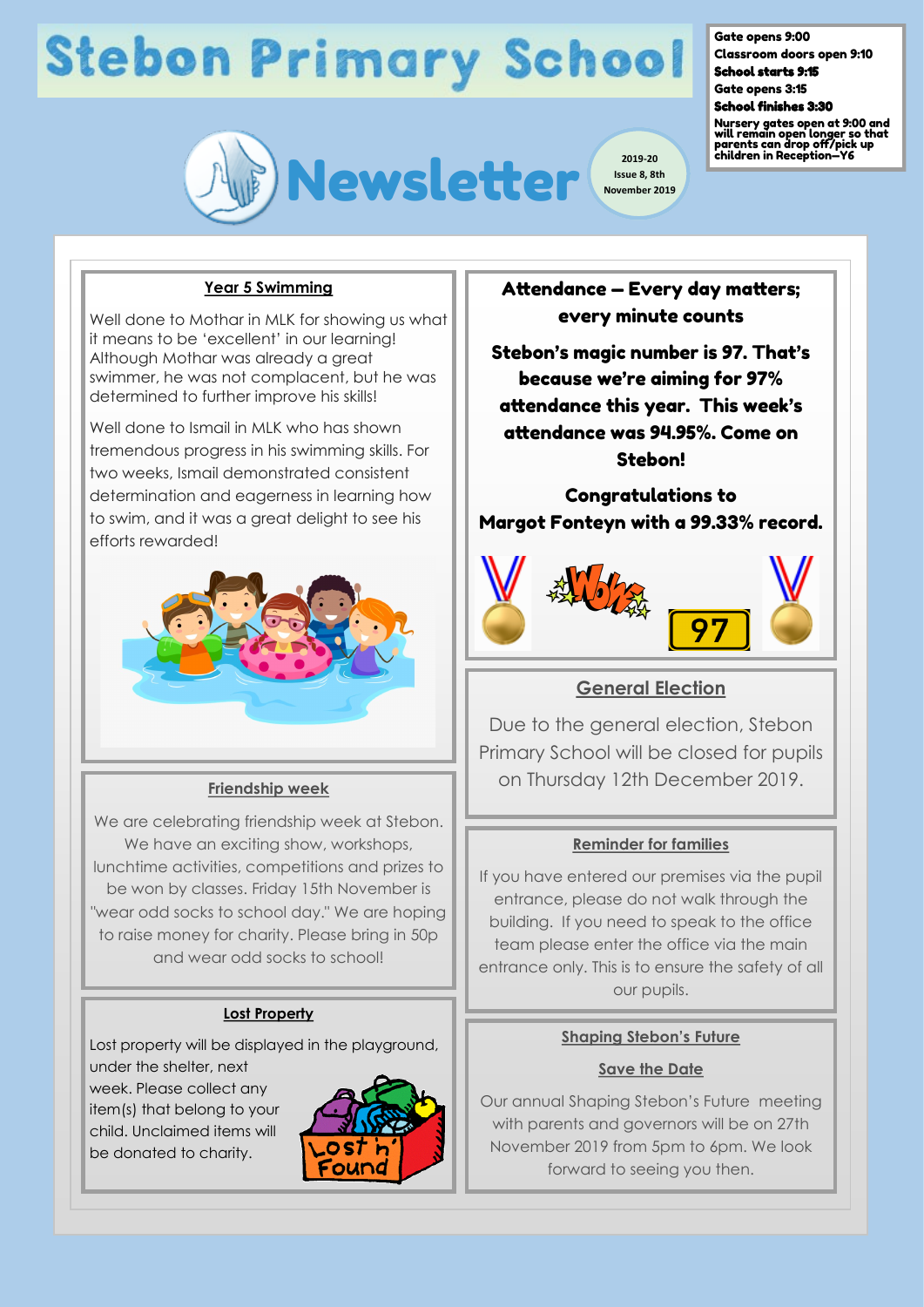

Gate opens 9:00

Classroom doors open 9:10 School starts 9:15 Gate opens 3:15

School finishes 3:30

Nursery gates open at 9:00 and will remain open longer so that parents can drop off/pick up children in Reception—Y6

### **Saturday School**

This term, Saturday School at Stebon is thinking about our impact on our world- this photo is from one of our trips out to learn more about plastics at the Plastic Unwrapped workshops at Poplar Union. We are out on a whole day trip this coming Saturday (9th Nov) to a farm in Maidstone to pick and decorate our own pumpkins (as well as visit the animals and stomp about in mud of course!) We'll be back on site on Saturday 16th Nov, so if you're new and want to visit to see what goes on please pop in!



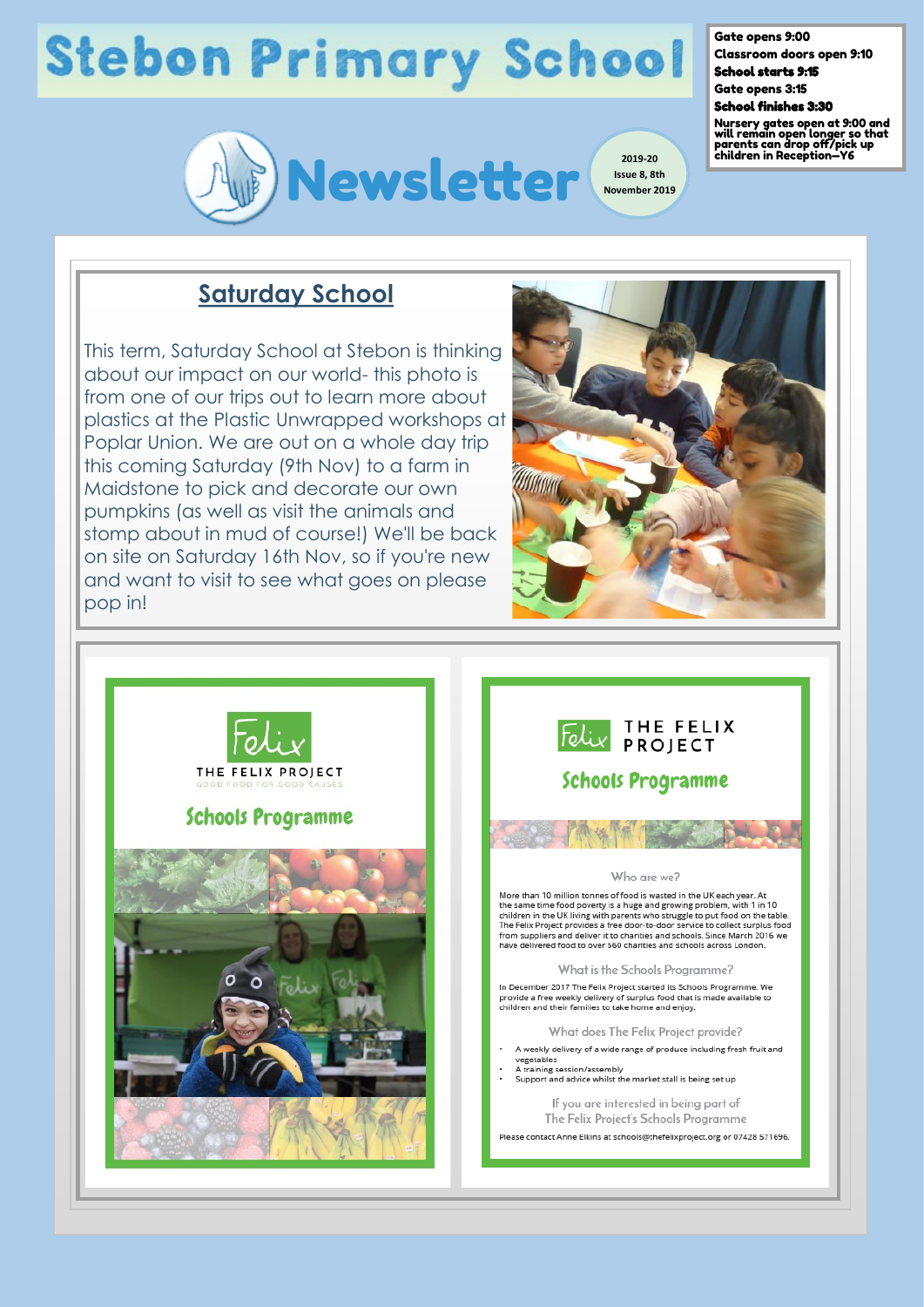

Gate opens 9:00 Classroom doors open 9:10 School starts 9:15 Gate opens 3:15

School finishes 3:30

Nursery gates open at 9:00 and will remain open longer so that parents can drop off/pick up children in Reception—Y6

### **Shakespeare Schools Festival photos**

Year 4 Shakespeare Schools Festival official photos are now available to view and purchase. All information below:

# **OFFICIAL PHOTOGRAPHS**

You can view and purchase the photographs of your Shakespeare Schools Festival performance using the details below:

### Link: www.splaatmedia.co.uk/shop

### Password: ourstage







### **EARLY BIRD DISCOUNT**

Purchase before the 30th of November to receive a 10% discount by using discount code:

10PERCENT30